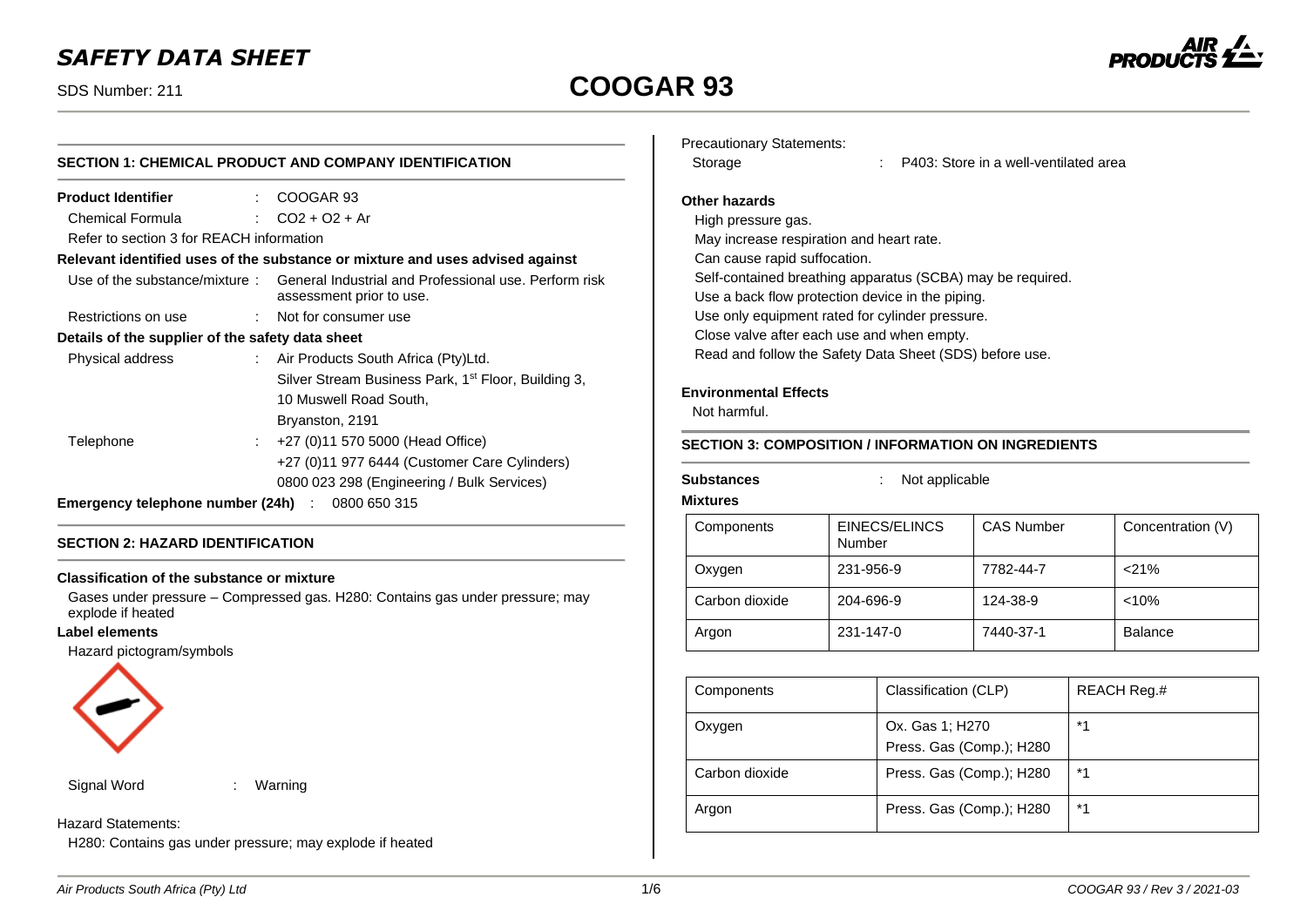# *SAFETY DATA SHEET – Coogar 93*

SDS Number: 211

- \*1: Listed in Annex IV/V REACH, exempted from registration.
- \*2: Registration not required. Substance manufactured or imported < t/y
- \*3: Registration not required: substance manufactured or imported < 1 t/y for nonintermediate uses

Refer to section 16 for full text of each relevant hazard statement (H)

Concentration is nominal. For the exact product composition, please refer to Air Products product specifications.

# **SECTION 4: FIRST AID MEASURES**

### **Description of first aid measures**

| General advice |   | Move victim to uncontaminated area wearing self-<br>contained breathing apparatus. Keep victim warm and<br>rested. Call a doctor. Apply artificial respiration if<br>breathing stopped.                                                                                                       |
|----------------|---|-----------------------------------------------------------------------------------------------------------------------------------------------------------------------------------------------------------------------------------------------------------------------------------------------|
| Eye contact    | ÷ | In case of direct contact with eyes, seek medical advice                                                                                                                                                                                                                                      |
| Skin contact   | ÷ | Adverse effects not expected from this product                                                                                                                                                                                                                                                |
| Ingestion      |   | Ingestion is not considered a potential route of<br>exposure.                                                                                                                                                                                                                                 |
| Inhalation     |   | Move to fresh air. If breathing has stopped or is<br>laboured, give assisted respirations. Supplemental<br>oxygen may be indicated. If the heart has stopped,<br>trained personnel should begin cardiopulmonary<br>resuscitation immediately. In case of shortness of<br>breath, give oxygen. |
|                |   | Most important symptoms and effects, both acute and delayed                                                                                                                                                                                                                                   |
| Symptoms       |   | Shivering fit. Sweating. Blurred vision. Headache.<br>Increased pulse rate. Shortness of breath. Rapid<br>respiration. Exposure to oxygen deficient atmosphere<br>may cause the following symptoms: Dizziness.<br>Salivation. Nausea. Vomiting. Loss of<br>mobility/consciousness             |
|                |   | Indication of any immediate medical attention and special treatment needed                                                                                                                                                                                                                    |
| Treatment      |   | If exposed or concerned: Get medical attention/advice                                                                                                                                                                                                                                         |

# **SECTION 5: FIRE-FIGHTING MEASURES**

#### **Extinguishing media**

| Suitable extinguishing media:                                  | The product itself does not burn. Use extinguishing |                      |
|----------------------------------------------------------------|-----------------------------------------------------|----------------------|
|                                                                | media appropriate for surrounding fire.             |                      |
| Extinguishing media which must not be used for safety reasons: |                                                     | Do not use water jet |

#### **Special hazards arising from the substance or mixture**

Upon exposure to intense heat or flame, cylinder will vent rapidly and or rupture violently. Product is non-flammable and does not support combustion. Move away from container and cool with water from a protected position. Keep containers and surroundings cool with water spray.

**Advice for fire-fighters** : Wear self-contained breathing apparatus for fire-fighting if necessary. Standard protective clothing and equipment (self-contained breathing apparatus) for fire fighters. Standard EN 137-Self-contained open circuit compressed air breathing apparatus with full face mask. Standard EN 469-Protective clothing for fire-fighters. Standard EN 659-Protective gloves for fire-fighters

# **SECTION 6: ACCIDENTAL RELEASE MEASURES**

#### **Personal precautions, protective equipment and emergency procedures**

Gas/vapour heavier than air. May accumulate in confined spaces, particularly at or below ground level. Evacuate personnel to safe areas. Wear self-contained breathing apparatus when entering area unless atmosphere is proved to be safe. Monitor oxygen level. Ventilate the area.

| <b>Environmental precautions</b><br>÷ | Do not discharge into any place where its accumulation<br>could be dangerous. Prevent further leakage or spillage<br>if safe to do so.                                                                                                                                                                                                                    |
|---------------------------------------|-----------------------------------------------------------------------------------------------------------------------------------------------------------------------------------------------------------------------------------------------------------------------------------------------------------------------------------------------------------|
|                                       | <b>Methods and material for containment and cleaning up</b> : Ventilate the area.                                                                                                                                                                                                                                                                         |
| Additional advice                     | If possible, stop flow of product. Increase ventilation to<br>the release area and monitor oxygen level. If leak is<br>from cylinder or cylinder valve, call the Air Products<br>emergency telephone number. If the leak is in the user's<br>system, close the cylinder valve, safely vent the<br>pressure, and purge with an inert gas before attempting |

**Reference to other sections** : For more information refer to Section 8 and 13.

repairs.

to extinguish.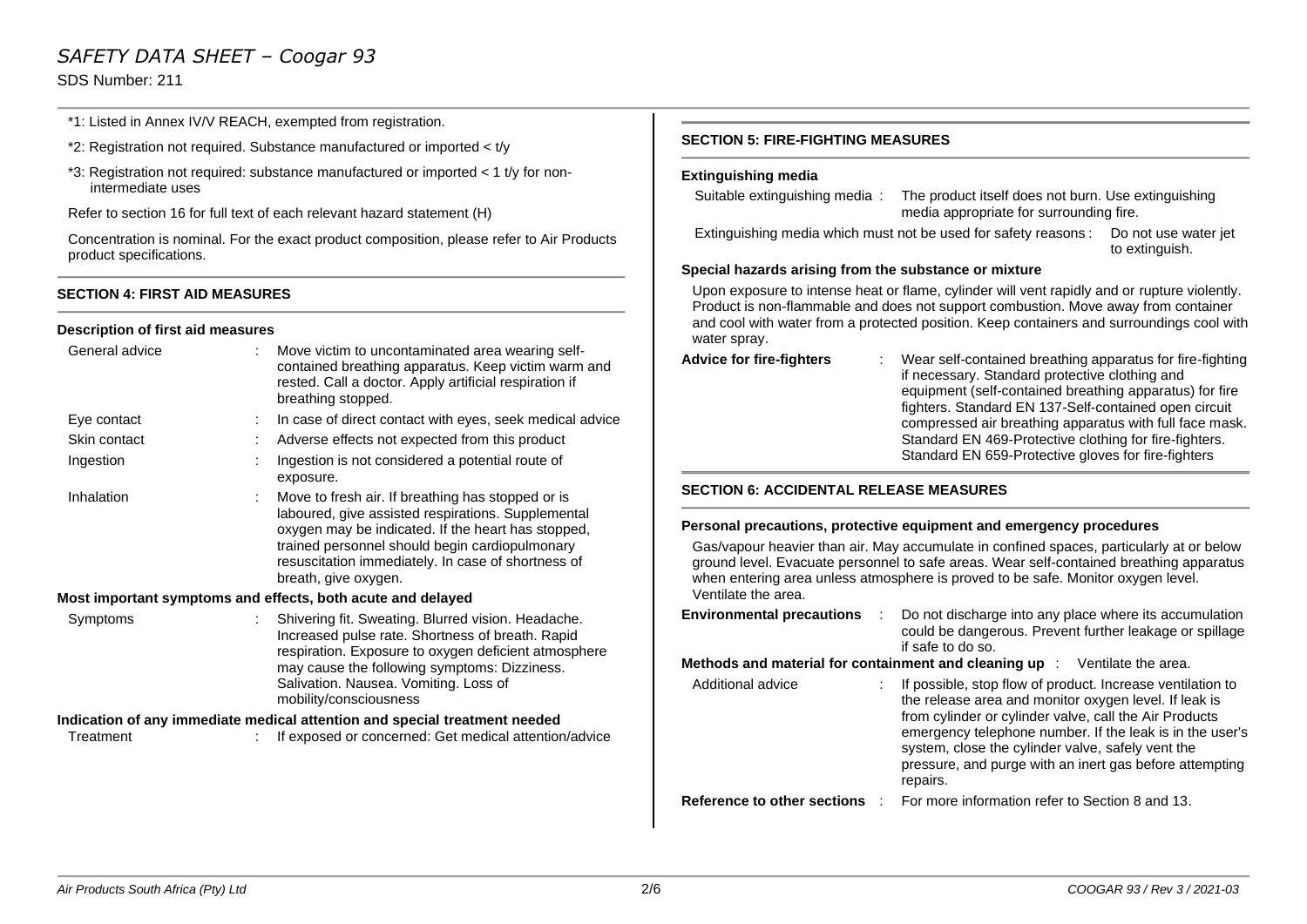# **SECTION 7: HANDLING AND STORAGE**

#### **Precautions for safe handling**

Cylinders should be stored up right with valve protection cap in place and firmly secured to prevent falling or being knocked over. Use equipment rated for cylinder pressure. Protect cylinders from physical damage; do not drag, roll, slide or drop. Do not allow storage area temperature to exceed 50°C. Only experienced and properly instructed persons should handle compressed gases/cryogenic liquids. Before using the product, determine its identity by reading the label. Know and understand the properties and hazards of the product before use. When doubt exists as to the correct handling procedure for a particular gas, contact the supplier. Do not remove or deface labels provided by the supplier for the identification of the cylinder contents. When moving cylinders, even for short distances, use a cart (trolley, hand truck, etc.) designed to transport cylinders. Do not remove valve guards. Before connecting the container, check the complete gas system for suitability, particularly for pressure rating and materials. Before connecting the container for use, ensure that back feed from the system into the container is prevented. Ensure the complete gas system is compatible for pressure rating and materials of construction. Ensure the complete gas system has been checked for leaks before use.

Employ suitable pressure regulating devices on all containers when the gas is being emitted to systems with lower pressure rating than that of the container. Never insert an object (e.g. spanner/wrench, screwdriver, pry bar, etc.) into valve openings. Doing so may damage valve, causing a leak. Open valve slowly. If user experiences any difficulty operating cylinder valve discontinue use and contact supplier. Close container valve after each use and when empty, even if still connected to equipment. Never attempt to repair or modify container valves or safety relief devices. Damaged valves should be reported immediately to the supplier. Close valve after each use and when empty. Do not subject containers to abnormal mechanical shocks which may cause damage to their valve or safety devices. Never attempt to lift a cylinder by its valve guard. Do not use containers as rollers or supports or for any other purpose than to contain the gas as supplied. Never strike an arc on a compressed gas cylinder or make a cylinder a part of an electrical circuit. Do not smoke while handling product or cylinders. Never re-compress a gas or a gas mixture without first consulting the supplier.

Never attempt to transfer gases from one cylinder/container to another. Always use backflow protective device in piping. Never use direct flame or electrical heating devices to raise the pressure of a container. Containers should not be subjected to temperatures above 50°C. Prolonged periods of cold temperature below -30°C should be avoided.

#### **Conditions for safe storage, including any incompatibilities**

Full containers should be stored so that oldest stock is used first. Containers should be stored in a purpose-built compound which should be well ventilated, preferably in the open air. Stored containers should be periodically checked for general condition and leakage. Observe all regulations and local requirements regarding storage of containers. Protect containers stored in the open against rusting and extremes of weather.

Containers should not be stored in conditions likely to encourage corrosion. Containers should be stored in the vertical position and properly secured to prevent toppling. The container valves should be tightly closed and where appropriate valve outlets should be capped or plugged. Container valve guards or caps should be in place. Keep containers tightly closed in a cool, well-ventilated place. Store containers in location free from fire risk and away from sources of heat and ignition. Full and empty cylinders should be segregated. Do not allow storage temperature to exceed 50°C. Return empty containers in a timely manner.

#### **Technical measures/Precautions**

Containers should be segregated in the storage area according to the various categories (e.g. flammable, toxic, etc.) and in accordance with local regulations. Keep away from combustible material.

# **SECTION 8: EXPOSURE CONTROLS AND PERSONAL PROTECTION**

#### **Control parameters**

Exposure limit(s)

| Carbon dioxide   Time Weighted Average (TWA): EH40 WEL               | $5,000$ ppm | $9,150 \text{ mg/m}^3$     |
|----------------------------------------------------------------------|-------------|----------------------------|
| Carbon dioxide Short Term Exposure Limit (STEL): EH40 WEL 15,000 ppm |             | $27,400$ mg/m <sup>3</sup> |
| Carbon dioxide Time Weighted Average (TWA): EU ELV                   | 5,000 ppm   | $9,000 \text{ mg/m}^3$     |

#### **Exposure controls**

### **Engineering measures**

Provide natural or mechanical ventilation to prevent oxygen deficient atmospheres below 19.5% oxygen.

#### **Personal protective equipment**

| Respiratory protection   | Self-contained breathing apparatus (SCBA) or positive<br>pressure airline with mask are to be used in oxygen-<br>deficient atmosphere. Air purifying respirators will not<br>provide protection. Users of breathing apparatus must<br>be trained. |
|--------------------------|---------------------------------------------------------------------------------------------------------------------------------------------------------------------------------------------------------------------------------------------------|
| Hand protection          | : Wear sturdy work gloves when handling cylinders.<br>Standard EN 388- Protective gloves against mechanical<br>risk.                                                                                                                              |
|                          | The breakthrough time of the selected glove(s) must be<br>greater than the intended use period.                                                                                                                                                   |
| Eye/face protection      | Safety glasses recommended when handling cylinders.<br>Standard EN 166-Personal eye-protection.                                                                                                                                                   |
| Skin and body protection | Safety shoes are recommended when handling<br>cylinders. Standard EN ISO 20345- Personal protective<br>equipment-Safety footwear                                                                                                                  |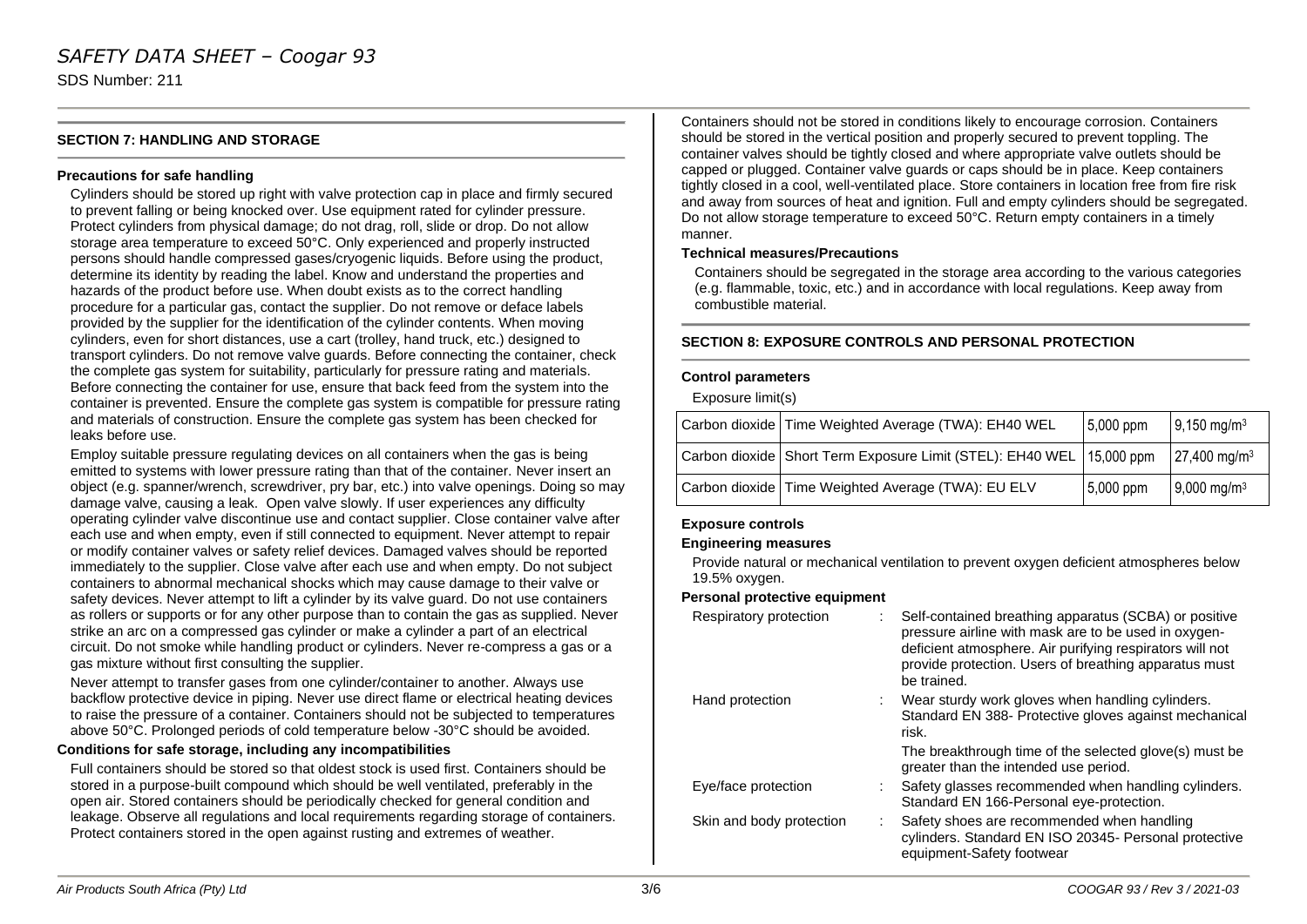# *SAFETY DATA SHEET – Coogar 93*

SDS Number: 211

Special instructions for protection and hygiene : Ensure adequate ventilation, especially in confined areas.

Remarks : Simple asphyxiant.

# **SECTION 9: PHYSICAL AND CHEMICAL PROPERTIES**

#### **Information on basic physical and chemical properties**

| Form                                       |                             | Compressed gas.                                                         |
|--------------------------------------------|-----------------------------|-------------------------------------------------------------------------|
| Colour                                     |                             | Colourless gas                                                          |
| Odour                                      |                             | None.                                                                   |
| Molecular Weight                           |                             | 39.88 g/mol                                                             |
| Relative vapour density                    | ÷.                          | 1.38 (air = 1) Heavier than air.                                        |
| Relative density                           |                             | Not applicable                                                          |
| Vapour pressure                            |                             | No data available                                                       |
| Density                                    |                             | 0.0017 g/cm <sup>3</sup> Note: (as vapour)                              |
| Specific Volume                            |                             | $0.60 \text{ m}^3/\text{kg}$                                            |
| Melting/freezing point                     |                             | : No data available                                                     |
| Boiling point/range                        |                             | : $-125.5$ °C                                                           |
| Water solubility                           |                             | : Not known, but considered to have low solubility.                     |
|                                            |                             | Partition coefficient n-octanol/water [log Kow] : Not known             |
| pH                                         |                             | Not applicable                                                          |
| Viscosity                                  |                             | No reliable data available                                              |
| Particle characteristics                   | ÷                           | Not applicable                                                          |
|                                            |                             | Upper and Lower explosion /flammability limits : Non flammable          |
| Flash point                                | ÷.                          | Not applicable                                                          |
| Auto-ignition temperature                  |                             | : Non flammable                                                         |
| Decomposition temperature : Not applicable |                             |                                                                         |
| <b>Other information</b>                   |                             |                                                                         |
| Explosive properties                       | ÷                           | Not applicable                                                          |
| Oxidizing properties                       |                             | Not applicable                                                          |
| Odour threshold                            |                             | Odour threshold is subjective and inadequate to warn of<br>overexposure |
| Evaporation rate                           | ÷                           | Not applicable                                                          |
| Flammability (solid, gas)                  | $\mathbb{Z}^{\mathbb{Z}}$ . | Refer to production classification in Section 2                         |
|                                            |                             |                                                                         |

Note: Properties are nominal and may vary due to the composition of the gas mixture

# **SECTION 10: STABILITY AND REACTIVITY Reactivity Reactivity Reactivity Reactivity hazard other than the effects described in** the sub-sections below. **Chemical Stability** : Stable under normal conditions. **Possibility of hazardous reactions** : No data available **Conditions to avoid** : None under recommended storage and handling conditions (see Section 7) **Incompatible materials** : No data available **Hazardous decomposition products** : Under normal conditions of storage and use, hazardous decomposition products should not be produced. **SECTION 11: TOXICOLOGICAL INFORMATION Information on toxicological effects Likely routes of exposure** Effects on Eye : In case of direct contact with eyes, seek medical advice Effects on Skin : Adverse effects not expected from this product Inhalation effects : In high concentrations may cause asphyxiation. Asphyxiation may bring about unconsciousness without warning and so rapidly that victim may be unable to protect themselves Ingestion effects : Ingestion is not considered a potential route of exposure Symptoms : Exposure to oxygen deficient atmosphere may cause the following symptoms: Dizziness. Salivation. Nausea. Vomiting. Loss of mobility/consciousness. Shivering fit. Sweating. Blurred vision. Headache. Increased pulse rate. Shortness of breath. Rapid respiration. **Acute toxicity** Acute oral toxicity : No data available on the product itself. Acute inhalation toxicity : No data available on the product itself.

Acute dermal toxicity : No data available on the product itself

Skin corrosion/irritation : No data available

Serious eye damage / irritation : No data available Sensitization : No data available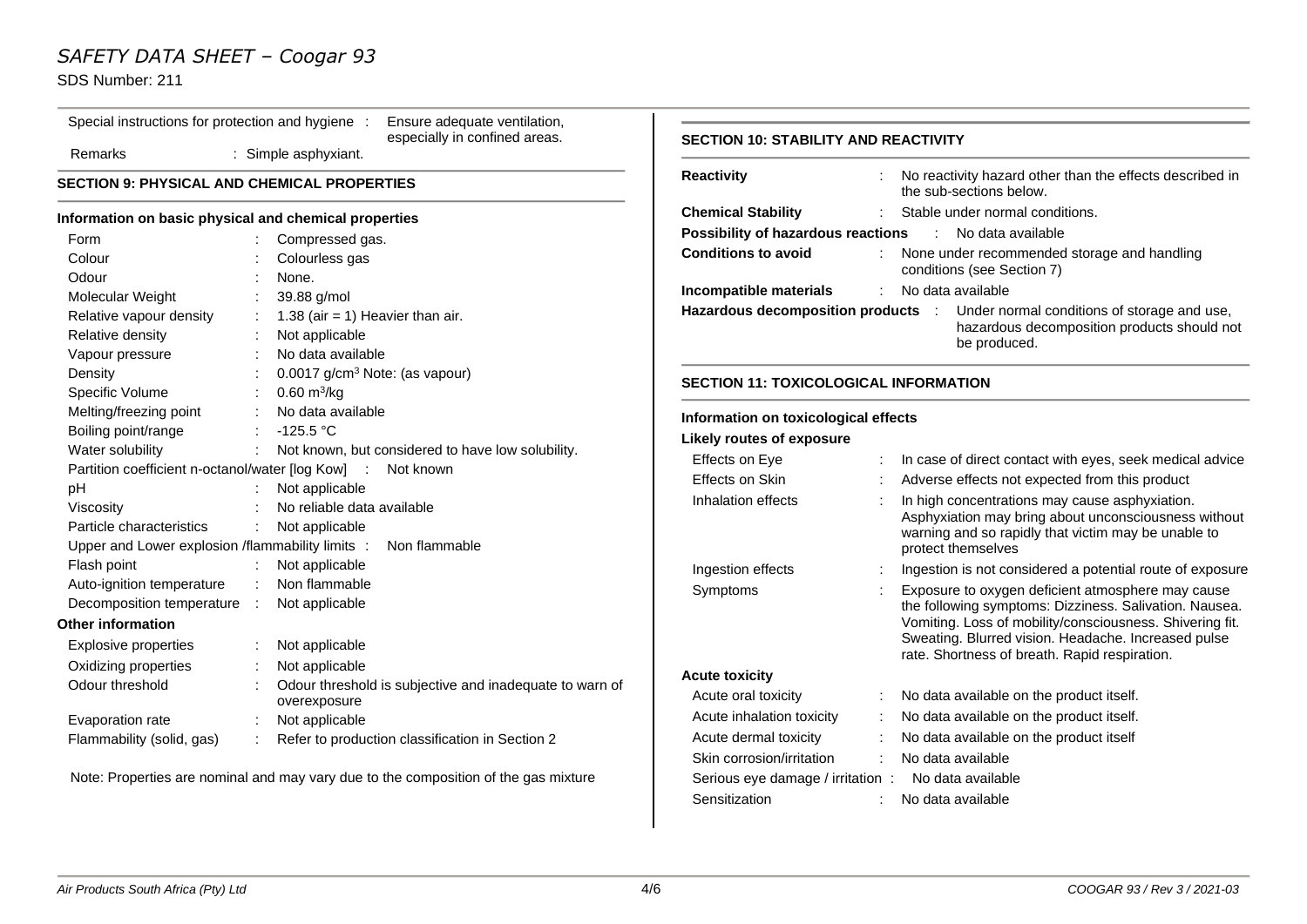# *SAFETY DATA SHEET – Coogar 93*

SDS Number: 211

#### **Chronic toxicity or effects from long term exposure**

| Carcinogenicity                                           | No data available                                                                  |  |
|-----------------------------------------------------------|------------------------------------------------------------------------------------|--|
| Reproductive toxicity                                     | No data available on the product itself                                            |  |
| Germ cell mutagenicity                                    | No data available on the product itself<br>÷.                                      |  |
| Specific target organ systemic toxicity (single exposure) | No data available<br>÷.                                                            |  |
|                                                           | Specific target organ systemic toxicity (repeated exposure) :<br>No data available |  |
| Aspiration hazard                                         | No data available                                                                  |  |

# **SECTION 12: ECOLOGICAL INFORMATION**

### **Toxicity**

Aquatic toxicity : No data is available on the product itself. Toxicity to fish-components

| <b>PONICITY TO HOLL COMPONICITIO</b>                                      |                   |                                                                                       |                                                       |  |  |
|---------------------------------------------------------------------------|-------------------|---------------------------------------------------------------------------------------|-------------------------------------------------------|--|--|
| Carbon dioxide                                                            |                   | LC50(1h): 240mg/l                                                                     | Species: Rainbow trout<br>(Oncorhynchus mykiss).      |  |  |
| Carbon dioxide                                                            | LC50(96h): 35mg/l |                                                                                       | Species: Rainbow trout<br>(Oncorhynchus mykiss).      |  |  |
| Toxicity to other organisms : No data is available on the product itself. |                   |                                                                                       |                                                       |  |  |
| Persistence and degradability                                             |                   |                                                                                       |                                                       |  |  |
| No data available                                                         |                   |                                                                                       |                                                       |  |  |
| <b>Bioaccumulative potential</b>                                          | ÷                 | Refer to section 9 "Partition Coefficient (n-<br>octanol/water)".                     |                                                       |  |  |
| <b>Mobility in soil</b>                                                   |                   | Because of its high volatility, the product is unlikely to<br>cause ground pollution. |                                                       |  |  |
| Other adverse effects                                                     |                   |                                                                                       |                                                       |  |  |
| No known ecological damage caused by this product.                        |                   |                                                                                       |                                                       |  |  |
| Effect on the ozone layer                                                 | ÷.                | No known effects from this product.                                                   |                                                       |  |  |
| Ozone Depleting Potential                                                 | None<br>÷         |                                                                                       |                                                       |  |  |
| Effect on global warming                                                  |                   | the greenhouse effect.                                                                | When discharged in large quantities may contribute to |  |  |
| Global Warming Potential                                                  |                   | 1 (Carbon dioxide)                                                                    |                                                       |  |  |

# **SECTION 13: DISPOSAL CONSIDERATIONS**

| Waste treatment methods | Contact supplier if guidance is required. Return unused<br>product in original cylinder to supplier. |
|-------------------------|------------------------------------------------------------------------------------------------------|
| Contaminated packaging  | Return cylinder to supplier.                                                                         |

#### **SECTION 14: TRANSPORT INFORMATION**

# **ADR**

| UN/ID No.<br>Proper shipping name<br>Class or Division<br><b>Tunnel Code</b><br>Label(s)<br>ADR/RID Hazard ID no.<br>Marine Pollutant |    | UN1956<br>COMPRESSED GAS, N.O.S. (Argon, Carbon dioxide)<br>2<br>(E)<br>2.2<br>20<br><b>No</b> |
|---------------------------------------------------------------------------------------------------------------------------------------|----|------------------------------------------------------------------------------------------------|
| <b>IATA</b>                                                                                                                           |    |                                                                                                |
| UN/ID No.                                                                                                                             | ÷. | <b>UN1956</b>                                                                                  |
| Proper shipping name<br>Class or Division<br>Label(s)<br>Marine Pollutant                                                             |    | Compressed gas, n.o.s. (Argon, Carbon dioxide)<br>2.2<br>2.2<br><b>No</b>                      |
| <b>IMDG</b>                                                                                                                           |    |                                                                                                |
| UN/ID No.                                                                                                                             | ÷  | UN1956                                                                                         |
| Proper shipping name<br>Class or Division<br>Label(s)<br>Marine Pollutant                                                             |    | COMPRESSED GAS, N.O.S. (Argon, Carbon dioxide)<br>2.2<br>2.2<br>No                             |
| Segregation Group                                                                                                                     |    | None                                                                                           |
| <b>RID</b>                                                                                                                            |    |                                                                                                |
| UN/ID No.<br>Proper shipping name<br>Class or Division<br>Label(s)<br><b>Marine Pollutant</b>                                         |    | UN1956<br>COMPRESSED GAS, N.O.S. (Argon, Carbon dioxide)<br>2.2<br>2.2<br><b>No</b>            |

#### **Further Information**

Avoid transport on vehicles where the load space is not separated from the driver's compartment. Ensure vehicle driver is aware of the potential hazards of the load and knows what to do in the event of an accident or an emergency. Ensure compliance with applicable regulations.

Before transporting product containers ensure that they are firmly secured and cylinder valve is closed and not leaking. Valve outlet cap nut or plug (where provided) is correctly fitted. Valve protection device (where provided) is correctly fitted.

The transportation information is not intended to convey all specific regulatory data relating to this material. For complete transportation information, contact an Air Products customer service representative.